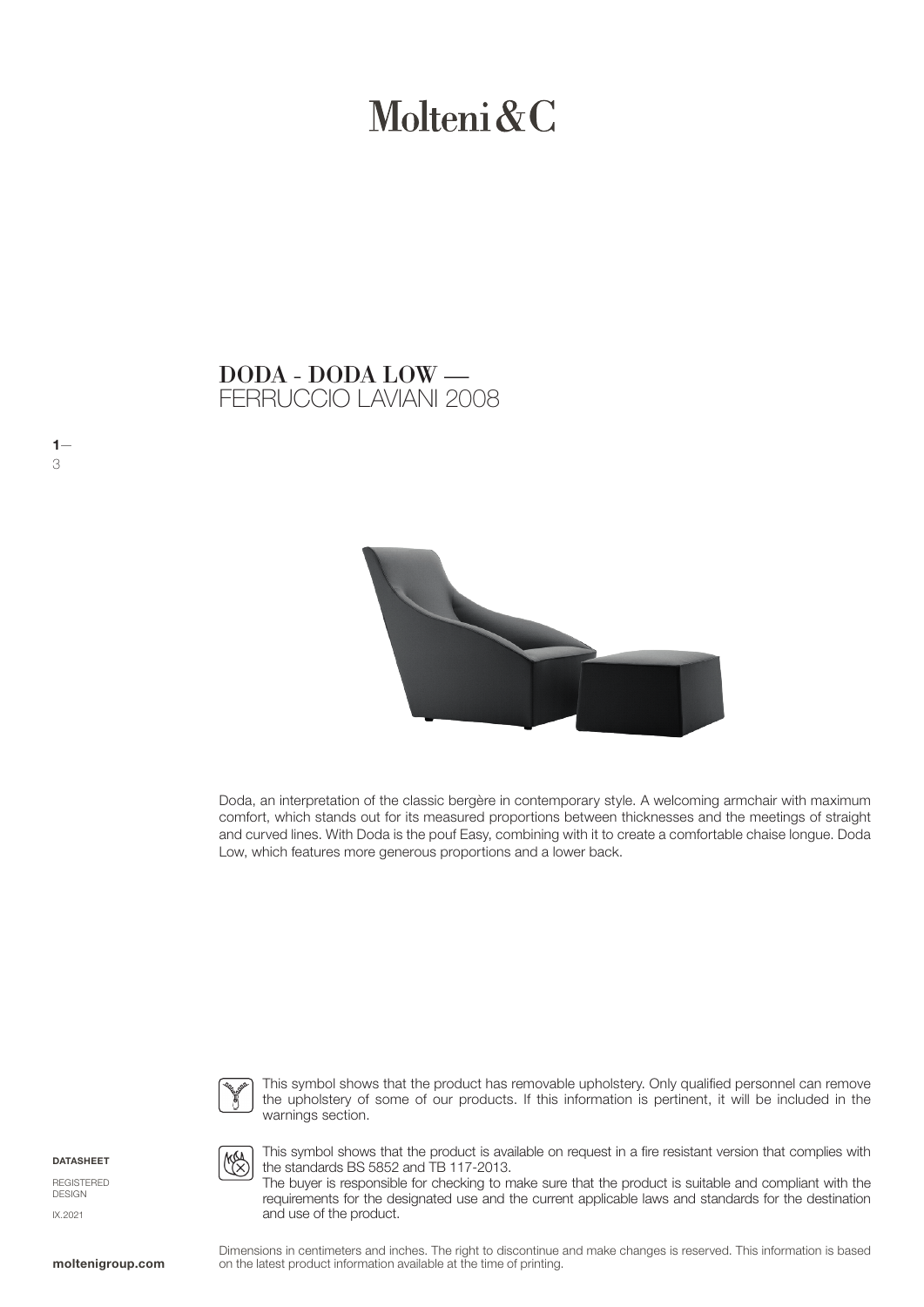| DODA -<br><b>DODA LOW-</b><br><b>FERRUCCIO</b><br>LAVIANI<br>2008 | <b>FINISHES</b><br>HIGH AND LOW BACK ARMCHAIRS COVERS<br>The fabric / leather combination cover cannot be washed.<br>As well as being available in the same fabric all over, armchairs are also available in the following two versions:<br>A - Structure exterior in leather, interior in fabric.<br>B - Structure exterior and interior in two versions of the same fabric. |  |  |  |  |  |
|-------------------------------------------------------------------|-------------------------------------------------------------------------------------------------------------------------------------------------------------------------------------------------------------------------------------------------------------------------------------------------------------------------------------------------------------------------------|--|--|--|--|--|
| Molteni & C                                                       | <b>TECHNICAL INFORMATION</b><br>DODA-DODA LOW INTERNAL STRUCTURE                                                                                                                                                                                                                                                                                                              |  |  |  |  |  |
|                                                                   | Metal frame with elastic straps.<br>DODA-DODA LOW STRUCTURE UPHOLSTERY<br>Flexible, cold foamed polyurethane. Velveteen resin bonded cover. Polyurethane seat cushion.                                                                                                                                                                                                        |  |  |  |  |  |
| $2-$                                                              | <b>EASY INTERNAL STRUCTURE</b><br>Composite solid fir (Picea abiels) and plywood.                                                                                                                                                                                                                                                                                             |  |  |  |  |  |
| 3                                                                 | <b>EASY STRUCTURE UPHOLSTERY</b><br>Polyurethane foam of various densities and velveteen cover.                                                                                                                                                                                                                                                                               |  |  |  |  |  |

FEET Non-slip plastic.

SWIVEL BASE In steel painted black. 360° rotation on steel bearings.

REMOVABLE OUTER COVER (See label attached – cover specification). The fabric / leather combination cover cannot be washed.









DODA DODA LOW EASY

### DATASHEET

REGISTERED DESIGN IX.2021

2— 3